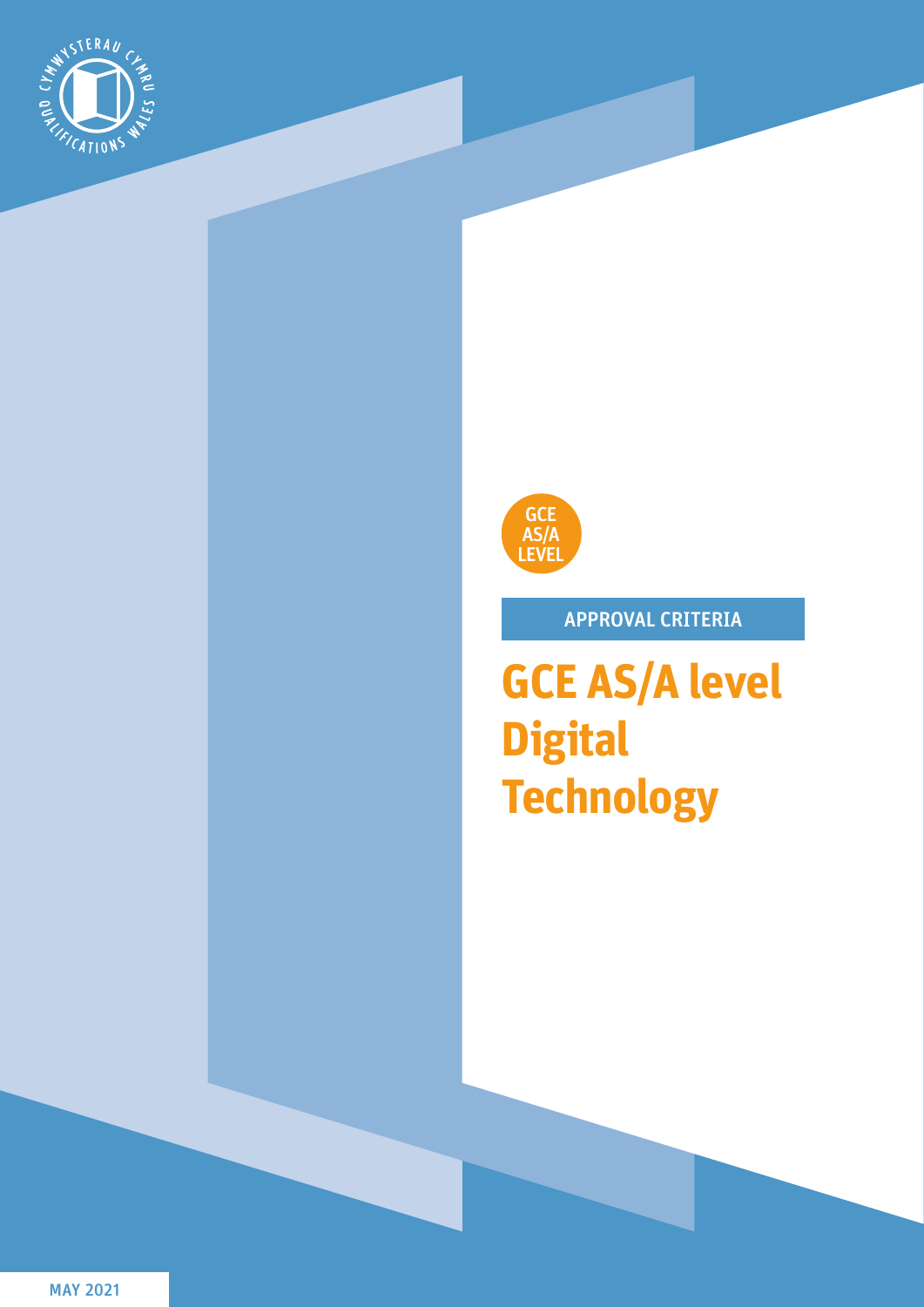| <b>Contents</b>              | <b>Page number</b> |
|------------------------------|--------------------|
| <b>Introduction</b>          | 1                  |
| <b>Purpose</b>               | $\overline{2}$     |
| <b>Subject aims</b>          | 3                  |
| <b>Subject content</b>       | 4                  |
| Unit 1                       | 4                  |
| Unit 2                       | 5                  |
| Unit 3                       | 6                  |
| Unit 4                       | $\overline{7}$     |
| <b>Assessment objectives</b> | 8                  |
| <b>Scheme of assessment</b>  | 8                  |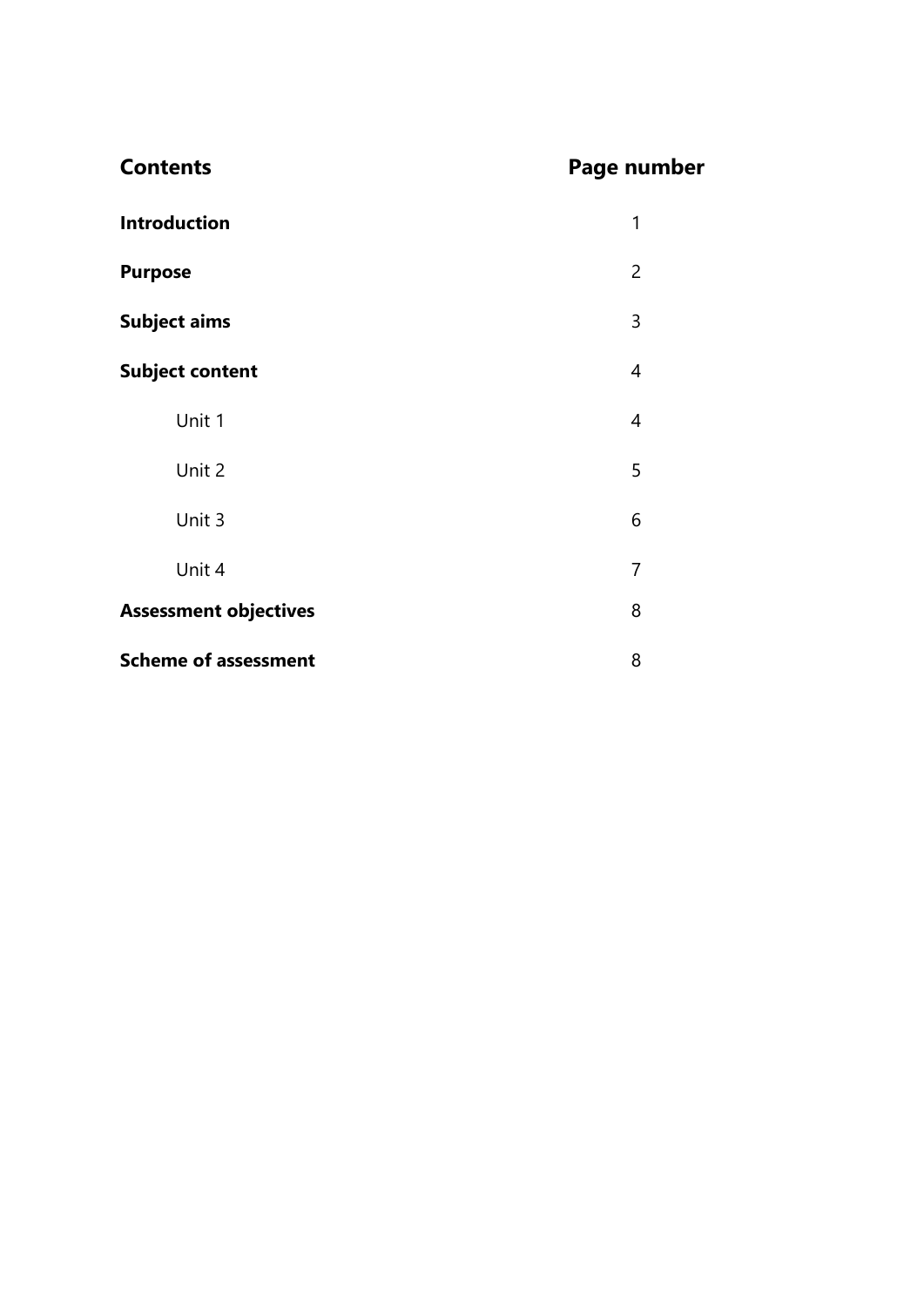#### **Introduction**

This document sets out the approval criteria for GCE Digital Technology. These have been developed through stakeholder engagement and include the requirements that an awarding body must meet when developing the specification and assessment materials for GCE AS and A levels in this subject.

The approval criteria in this document will come into effect from 24 May 2021.

Qualifications Wales will only approve a qualification that meets all of the requirements set out in this document together with those set out in all relevant regulatory documents in our *[Regulatory Documents List](https://www.qualificationswales.org/media/6273/regulatory-documents-list-july-2020.pdf)*, including the *Approval Criteria for GCE AS and A Level Qualifications*, our *Standard Conditions of Recognition*, our *Additional Standard Conditions of Recognition for GCSE/GCE Qualifications*, our *Requirements for setting specified levels of attainment for GCE and GCSE qualifications* and *Resit Rules for GCE AS and A level qualifications*. An awarding body must comply with all relevant regulatory documents on an ongoing basis. In developing qualifications to meet these requirements an awarding body must have due regard to all relevant guidance produced by us, including, for example, *[Fair Access by Design](https://www.qualificationswales.org/media/4739/fair-access-by-design.pdf)* and *[Mark Schemes in Knowledge-based Qualifications](https://www.qualificationswales.org/media/4201/mark-schemes-in-knowledge-based-qualifications.pdf)*.

Where the requirements set out in this document differ from those prescribed in the *Approval Criteria for GCE AS and A Level Qualifications*, the *Standard Conditions of Recognition* and the *Additional Standard Conditions of Recognition for GCSE/GCE Qualifications*, the requirements in this document will take precedence.

The rationale required within this document is in addition to the rationale required in the *Approval Criteria for GCE AS and A Level Qualifications*.

The qualification will be available for first teaching from September 2022.

This document is available in [Welsh.](https://qualificationswales.org/media/7448/gce-digital-technology-approval-criteria-cym.pdf)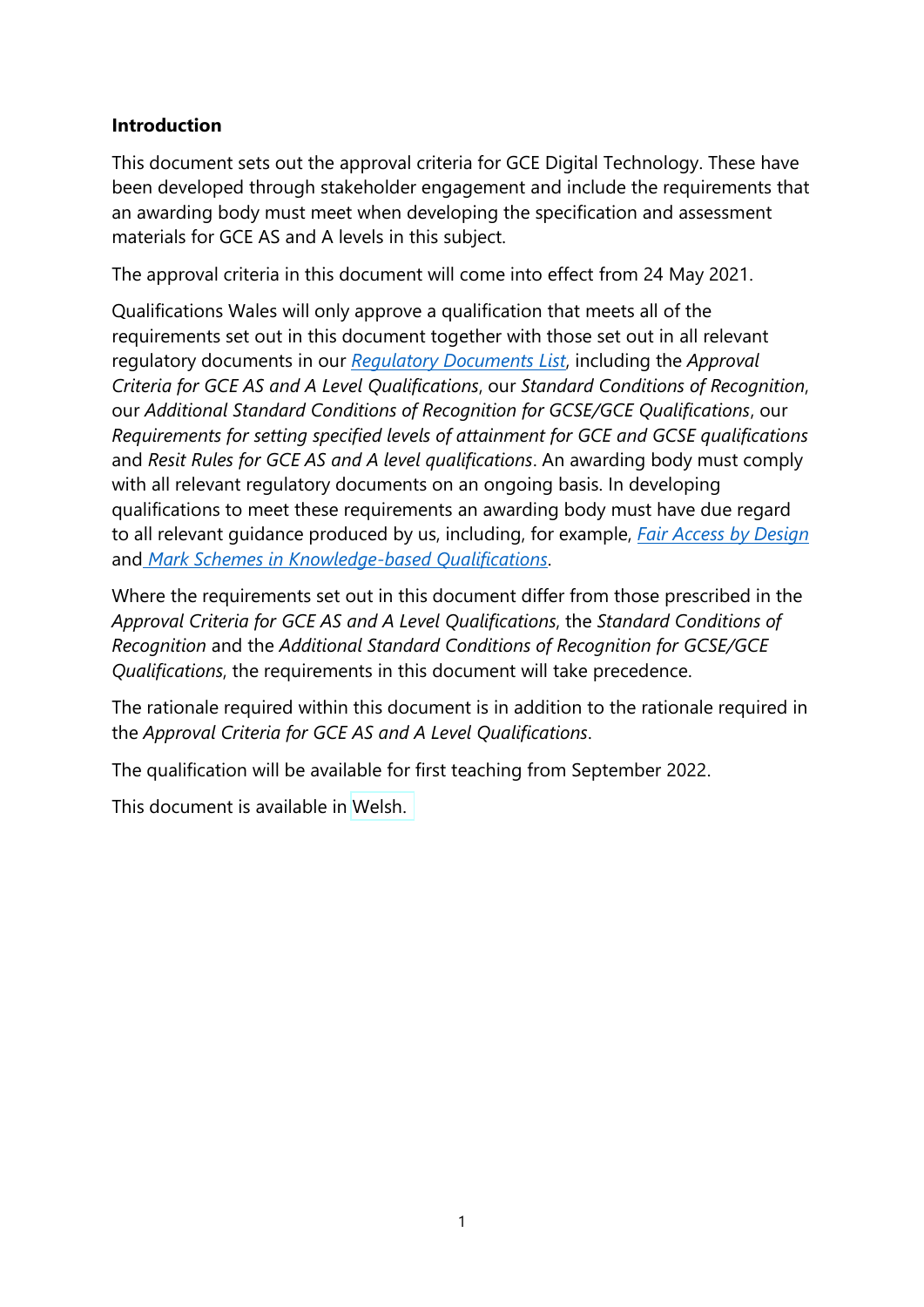## **Purpose**

GCE AS/A level Digital Technology advances learners' understanding of the digital technologies that are used by individuals and organisations across the world, including how they have developed and how they continue to change. The qualification enables learners to develop a deep understanding of how innovations in digital technology, and the increasing levels of connectivity between them, impact the lives of those who use them and wider society.

Learners will also develop practical skills in developing both creative digital products and digital solutions to problems faced by organisations, supporting their progression into employment in a career that utilises digital technologies or onto a programme of higher education involving digital technologies.

*RR1 – Rationale requirement: on submitting the GCE qualification, an awarding body will need to provide a rationale of how the qualification fulfils the purpose of the qualification.*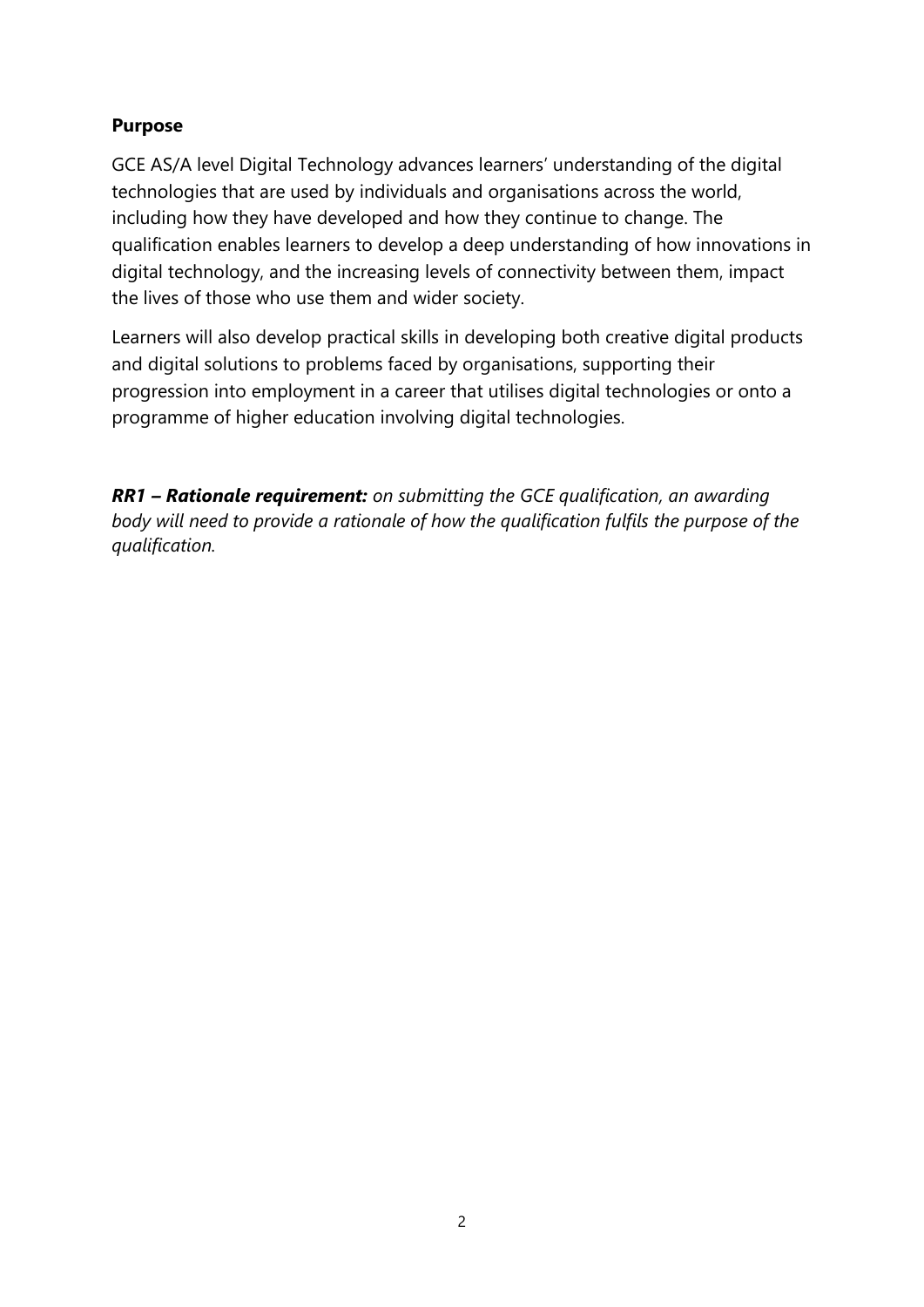#### **Subject aims and objectives**

- 1. GCE Digital Technology specifications must enable learners to develop:
	- 1.1. An understanding of significant past, current and emerging digital technologies;
	- 1.2. An understanding of the integrated and connected nature of digital technologies used by individuals and organisations;
	- 1.3. Skills in researching and exploring issues before finding and implementing effective solutions to them;
	- 1.4. Skills in planning, designing and creating innovative web-based and multimedia content that meets the needs of specific audiences;
	- 1.5. An understanding of legal, social, ethical and professional dimensions, and environmental impacts, of digital technologies on individuals and wider society;
	- 1.6. A knowledge of the systems development life cycle and its iterative and cyclical nature.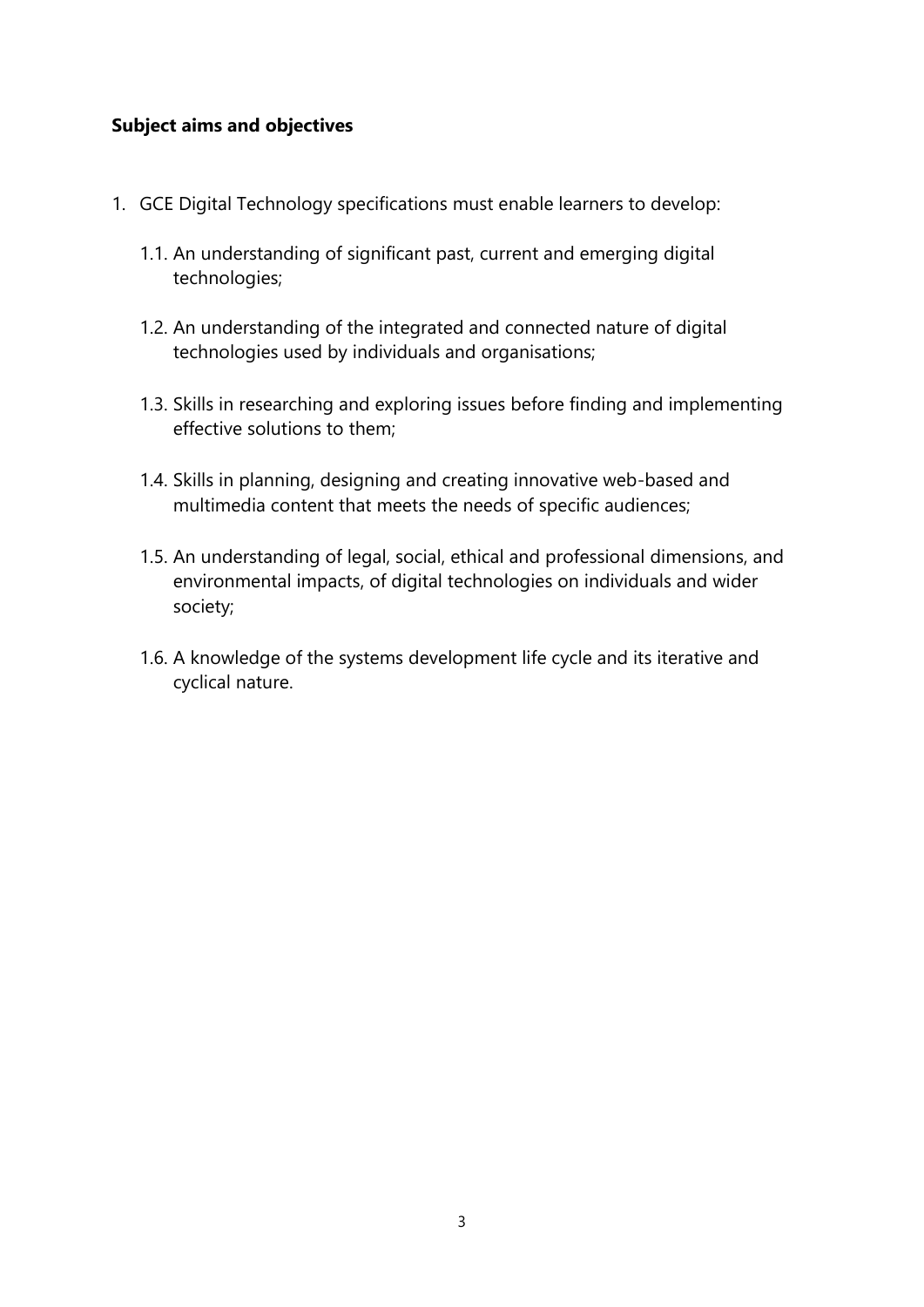## **Subject content**

- 2. The subject content of GCE Digital Technology specifications must meet the subject aims and objectives and include the content required for each unit in paragraph 3.
- 3. The subject content must be split into the following units of study at AS:
	- 3.1. **Unit 1:** Innovation in Digital Technology;
	- 3.2. **Unit 2:** Creative Digital Practices;

and at A2:

- 3.3. **Unit 3:** Connected Systems;
- 3.4. **Unit 4:** Digital Solutions.

# **Unit 1 – Innovation in Digital Technology**

- 4. In Unit 1, GCE Digital Technology specifications must require learners to develop knowledge and understanding of:
	- 4.1. Connected digital systems and smart devices, including the principles and uses of the internet of things, including in domestic settings, the built environment and manufacturing;
	- 4.2. The development of artificial intelligence (including machine learning) and robotics over time, and applications, functions and potential uses of such systems;
	- 4.3. Digital technology development life cycles, including in the design of digital systems and relevant approaches and methodologies;
	- 4.4. User-centred design, user experience and human-computer interaction in digital systems development;
	- 4.5. Functions, purposes and uses of social media by individuals and organisations.
- 5. In Unit 1, specifications must also require learners to explore a range of legal, social, ethical and professional dimensions. These must be relevant to, and integrated with, the content required in paragraph 4.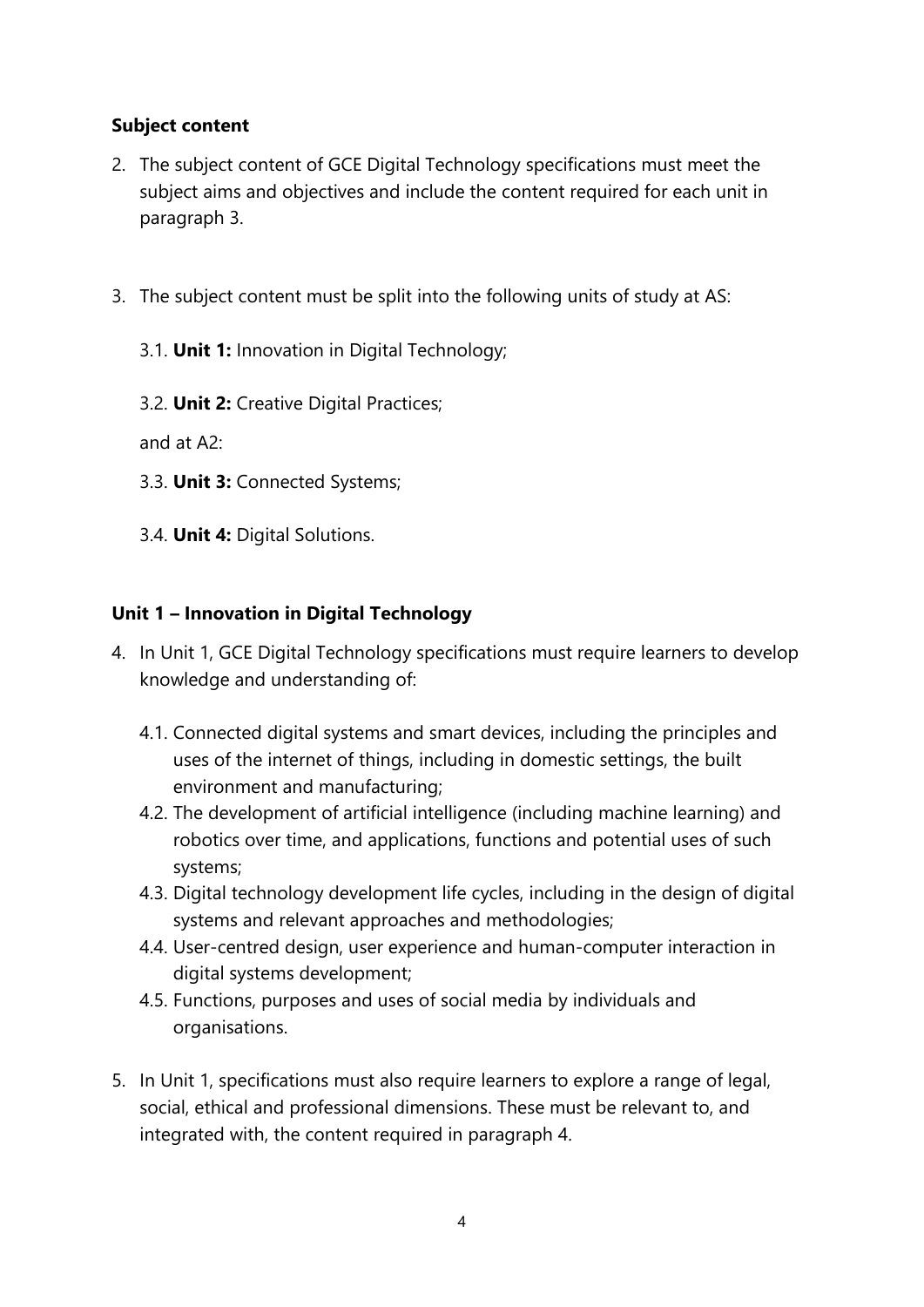*RR2 – Rationale requirement: on submission of the qualification an awarding body will be required to explain the reason(s) for including in Unit 1 any additional content that is not required above.*

## **Unit 2 – Creative Digital Practices**

- 6. In Unit 2, GCE Digital Technology specifications must require learners to develop knowledge and understanding of, and skills in, creative digital practices.
- 7. Specifications must require each learner to develop a video game and must require each learner to undertake planning, design, creation, development and review stages when developing the product.
- 8. Specifications must require each learner to:
	- 8.1. Demonstrate informed design decisions that meet the needs of audiences or users;
	- 8.2. Incorporate advanced features;
	- 8.3. Test the developed product;
	- 8.4. Refine and review the product following audience or user feedback.
- 9. Specifications must also require each learner to develop knowledge and understanding of, and skills in, planning and delivering a project by producing supporting evidence, including action plans and development logs throughout the development of each product.

*RR3 – Rationale requirement: on submission of the qualification, an awarding body will be required to explain the reason(s) for including in Unit 2 any content that is not required above.*

*RR4 – Rationale requirement: on submission of the qualification, an awarding body will be required to explain how the advanced features required in this unit are aligned with the assessment arrangements for the practical task.*

*RR5 – Rationale requirement: on submission of the qualification, an awarding body will be required to demonstrate that the content for Unit 2 allows for appropriate progression for all learners that have completed GCSE Digital Technology.*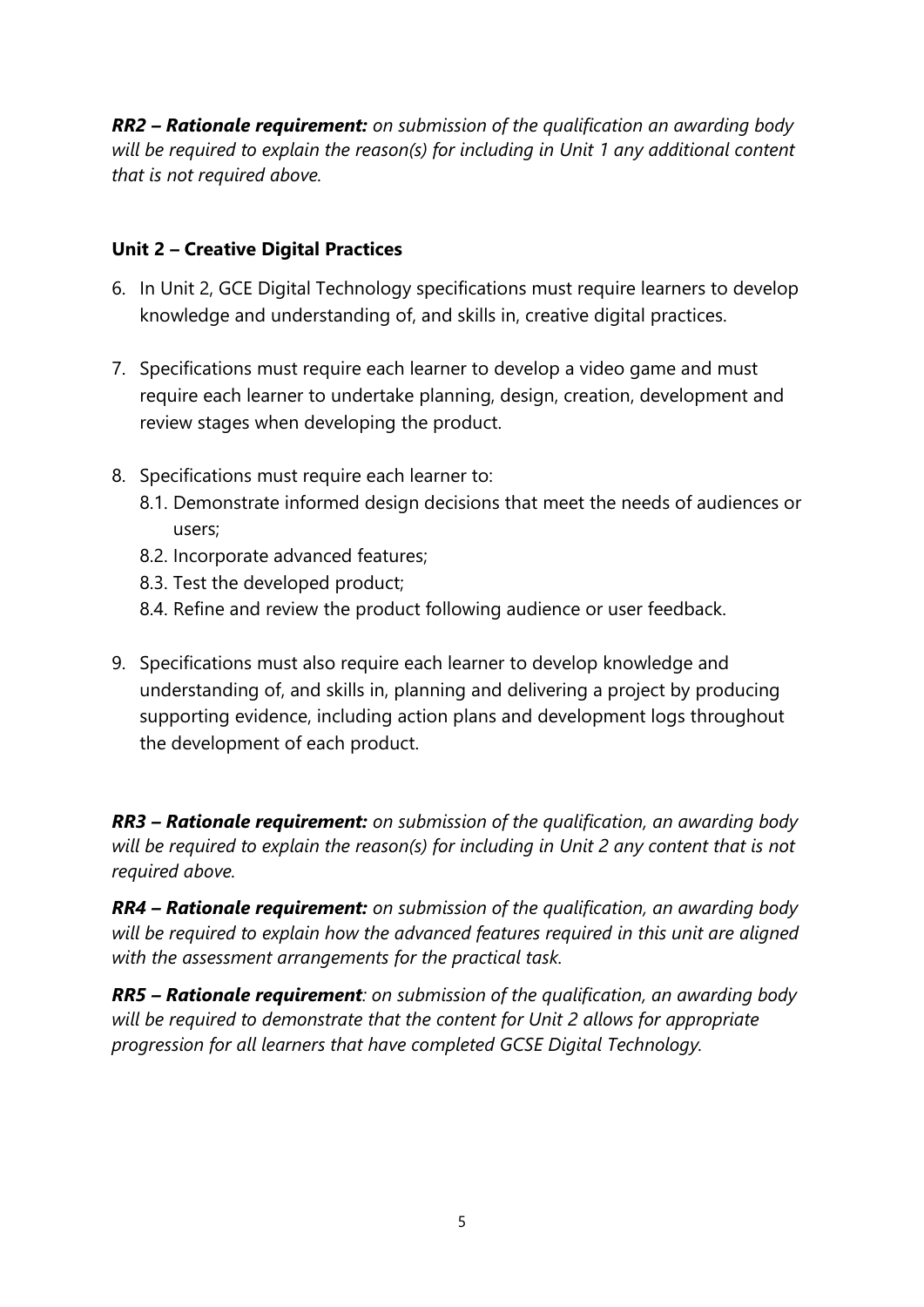#### **Unit 3 – Connected Systems**

- 10. In Unit 3, GCE Digital Technology specifications must require learners to develop knowledge and understanding of:
	- 10.1. Contemporary practices involved in collecting, storing, analysing and using data;
	- 10.2. Cyber security, including threats and vulnerabilities, resilience controls and social engineering;
	- 10.3. Digital technology networks (including cloud environments), their roles in communications and data transmission, and mobile technologies.
- 11. In Unit 3, specifications must also require learners to explore a range of legal, social, ethical and professional dimensions. These must be relevant to, and integrated with, the content required in paragraph 9.
- 12. In Unit 3, GCE Digital Technology specifications must require learners to develop skills in communicating, evaluating and analysing digital technology concepts, including through extended responses.

*RR6 – Rationale requirement: on submission of the qualification, an awarding body will be required to explain the reason(s) for including in Unit 3 any additional content that is not required above.*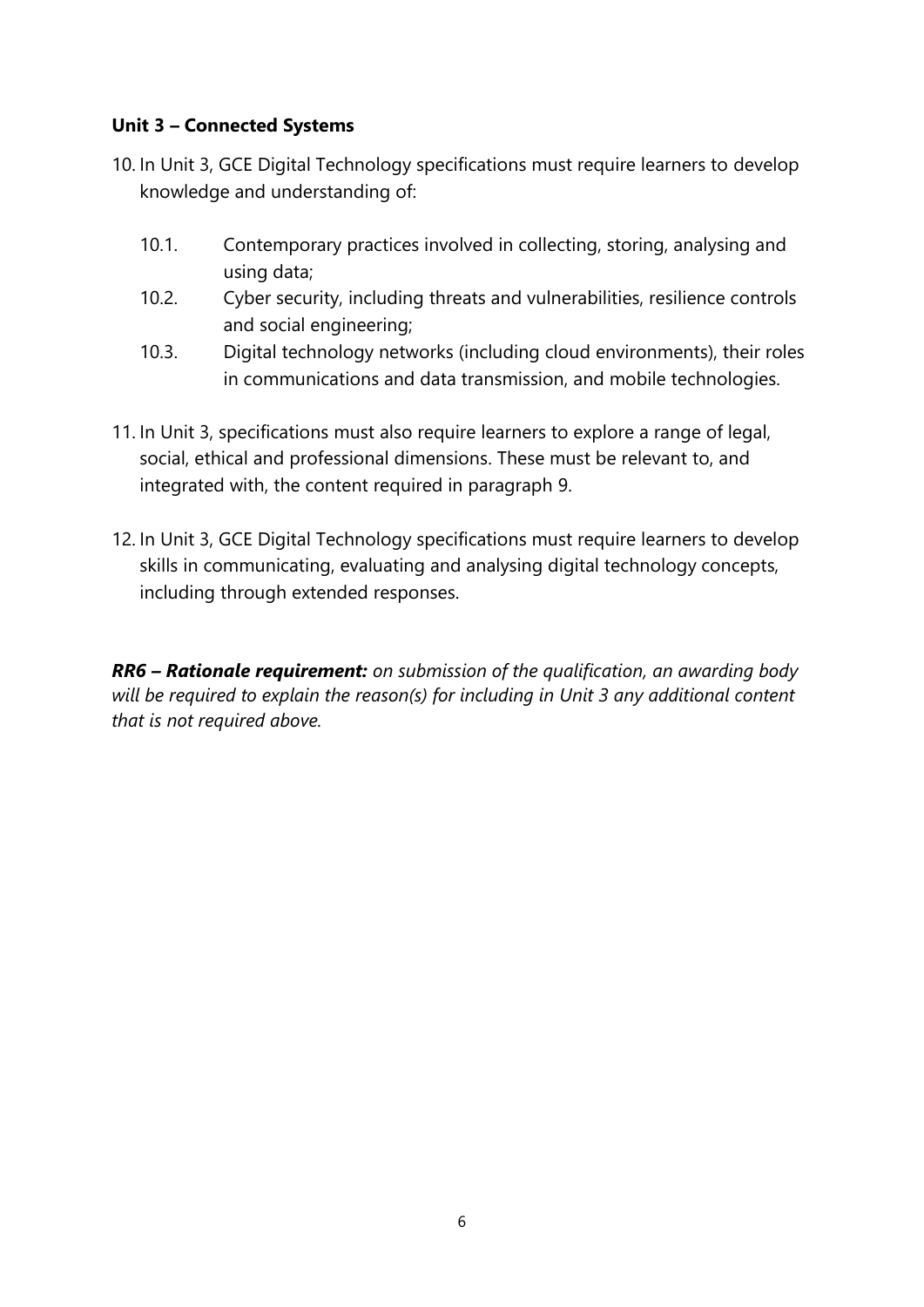## **Unit 4 – Digital Solutions**

- 13. GCE Digital Technology specifications must require learners to develop knowledge and understanding of, and skills in, developing a digital solution to a realistic challenge or problem which could be faced by an organisation by:
	- 13.1. Investigating a realistic systems problem which could be faced by an organisation to understand data and system requirements;
	- 13.2. Identifying the requirements for a digital solution to the problem and success criteria for creating the solution;
	- 13.3. Designing, planning and developing a database system to host the data;
	- 13.4. Creating a web interface that can connect to the database solution in order to insert, read, write, amend and delete data;
	- 13.5. Populating the database to facilitate testing and refinement of the solution;
	- 13.6. Reviewing the suitability of the overall solution in meeting the success criteria and future development.
- 14. Specifications must also require each learner to develop knowledge and understanding of, and skills in, iterative approaches to digital product development and suitable project management tools.

*RR7 – Rationale requirement: on submission of the qualification, an awarding body will be required to explain the reason(s) for including in Unit 4 any additional content that is not required above.*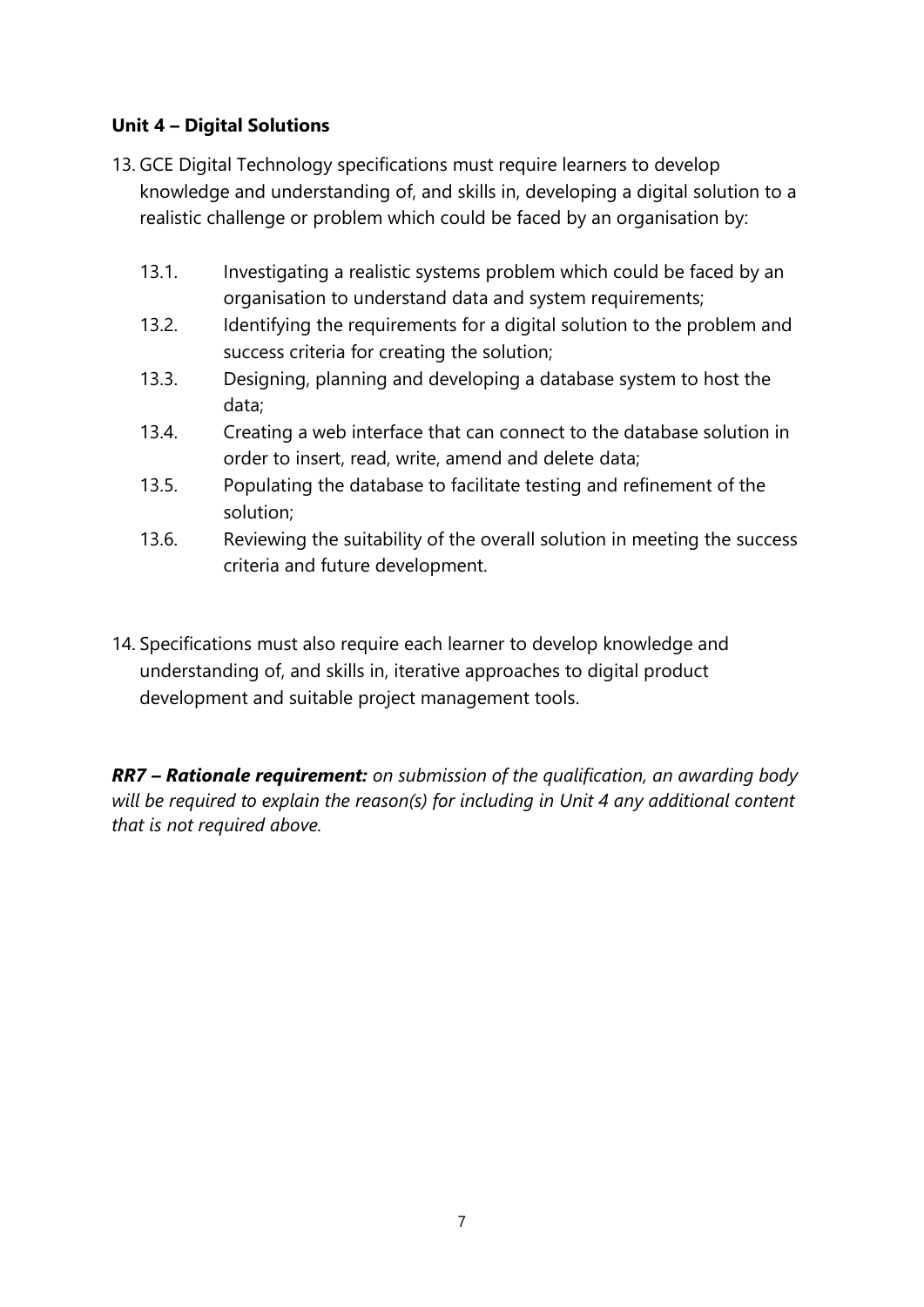#### **Assessment objectives**

15. The assessment of the knowledge, understanding and skills required in GCE Digital Technology specifications must target the following assessment objectives and specifications must identify the exact weighting of each assessment objective, at AS and at A2, which must be within the ranges indicated below.

|            |                                                                                                                                                                                                                             | <b>AS</b> | A <sub>2</sub> | A level |
|------------|-----------------------------------------------------------------------------------------------------------------------------------------------------------------------------------------------------------------------------|-----------|----------------|---------|
| <b>AO1</b> | Demonstrate knowledge and<br>understanding of digital technology<br>systems, including how they are used by,<br>and impact on, individuals, organisations<br>and society.                                                   | 25-30%    | 20-25%         | 22-27%  |
| <b>AO2</b> | Apply knowledge and understanding to<br>investigate, analyse and evaluate digital<br>technology products and systems,<br>approaches to their development, and<br>their impact on individuals,<br>organisations and society. | 25-30%    | 35-40%         | 31-36%  |
| AO3        | Plan, design, create, and develop digital<br>products.                                                                                                                                                                      | 40-45%    | 35-40%         | 37-42%  |

# **Scheme of assessment**

16. GCE Digital Technology specifications must include the following assessment arrangements:

| Unit               | <b>Arrangements</b>                                         |
|--------------------|-------------------------------------------------------------|
| Unit 1             | Must be assessed by examination.                            |
| Innovation in      | Must be set and marked by the awarding body.                |
| Digital Technology | Must only use on-screen assessment.<br>$\bullet$            |
|                    |                                                             |
| Unit 2             | Must be assessed through non-examination assessment.        |
| Creative Digital   | Must be set by the awarding body.                           |
| Practices          | Must ensure that internally assessed evidence is externally |
|                    | moderated by the awarding body.                             |
|                    | Must require learners to undertake a practical project in   |
|                    | which a video game is produced.                             |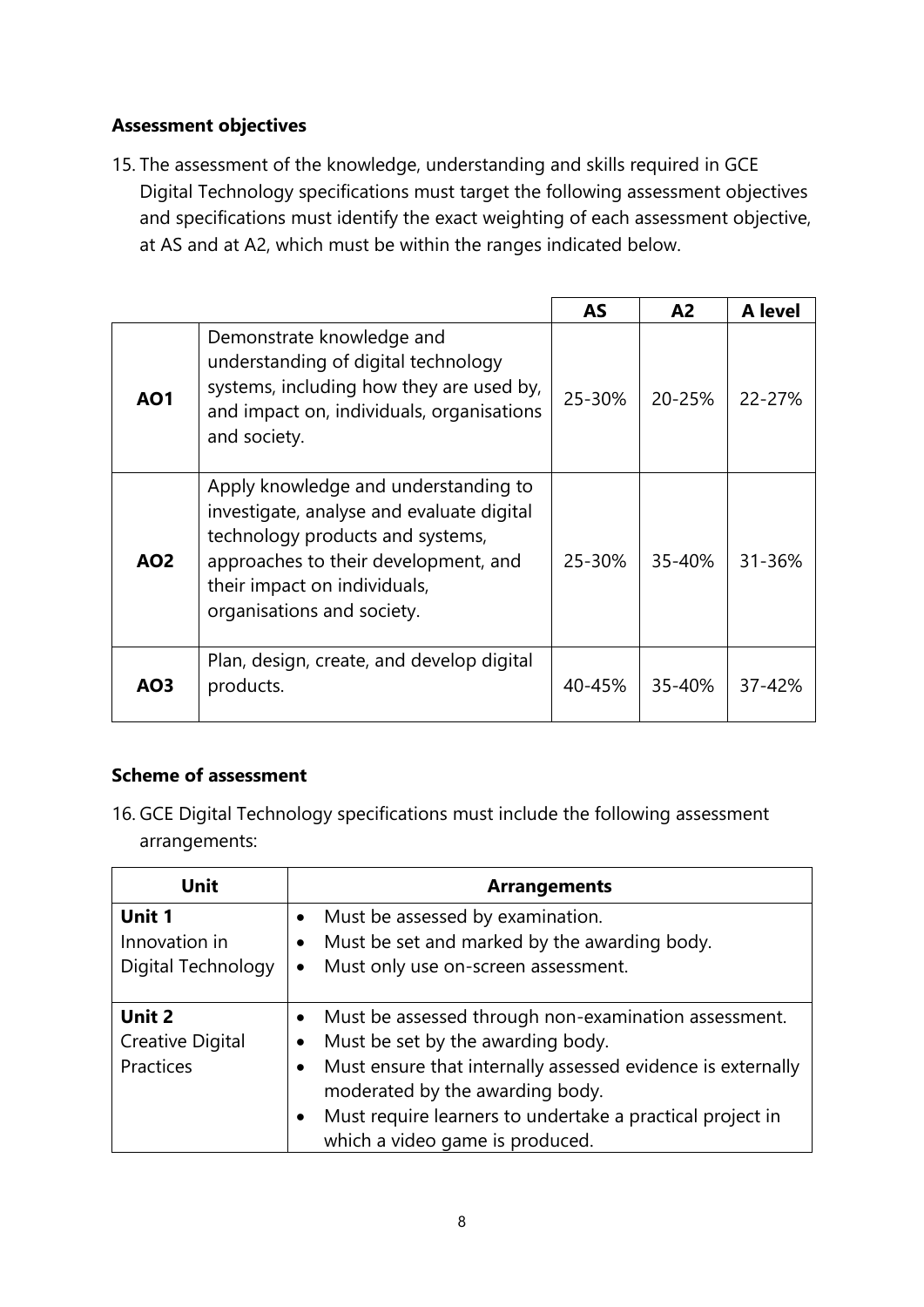|               | Must require learners to produce suitable evidence to<br>support the planning and delivery of the practical project.<br>Must require learners to include evidence of the design,<br>creation, development and review stages of the project.<br>Must require learners to submit their digital products in a<br>format in which the technical skills that have been used<br>can be clearly evidenced.                                                                                                                                                                                                                                                                                                                |
|---------------|--------------------------------------------------------------------------------------------------------------------------------------------------------------------------------------------------------------------------------------------------------------------------------------------------------------------------------------------------------------------------------------------------------------------------------------------------------------------------------------------------------------------------------------------------------------------------------------------------------------------------------------------------------------------------------------------------------------------|
| <b>Unit 3</b> | Must be assessed by examination.<br>$\bullet$                                                                                                                                                                                                                                                                                                                                                                                                                                                                                                                                                                                                                                                                      |
| Connected     | Must be set and marked by the awarding body.<br>$\bullet$                                                                                                                                                                                                                                                                                                                                                                                                                                                                                                                                                                                                                                                          |
| Systems       | Must only use on-screen assessment.<br>$\bullet$                                                                                                                                                                                                                                                                                                                                                                                                                                                                                                                                                                                                                                                                   |
| Unit 4        | Must be assessed through non-examination assessment.<br>$\bullet$<br>Must be set by the awarding body.<br>$\bullet$<br>Must ensure that internally assessed evidence is externally<br>moderated by the awarding body.<br>Must require learners to undertake an investigation into a<br>systems problem which could be faced by an<br>organisation.<br>Must require learners to plan, design, develop, test and<br>review a database solution to the problem.<br>Must require learners to create a web interface that<br>connects to the database solution.<br>Must require learners to submit their digital products in a<br>format in which the technical skills that have been used<br>can be clearly evidenced. |

*RR8 – Rationale requirement: on submission of the qualification, an awarding body will be required to explain its approach to content coverage over time in the assessment of this qualification.* 

*RR9 – Rationale requirement: on submission of the qualification, an awarding body will be required to explain how the assessments for Unit 1 and Unit 3 can be accessed:*

- *by learners requiring reasonable adjustments;*
- *in the event of technical issues leading to the failure of the on-screen assessment.*

*RR10 – Rationale requirement: on submission of the qualification, an awarding body will be required to explain the ways in which the scheme of assessment balances the considerations of manageability, engagement, reliability and validity, including how:*

• *the assessment arrangements are manageable for both centres and learners;*